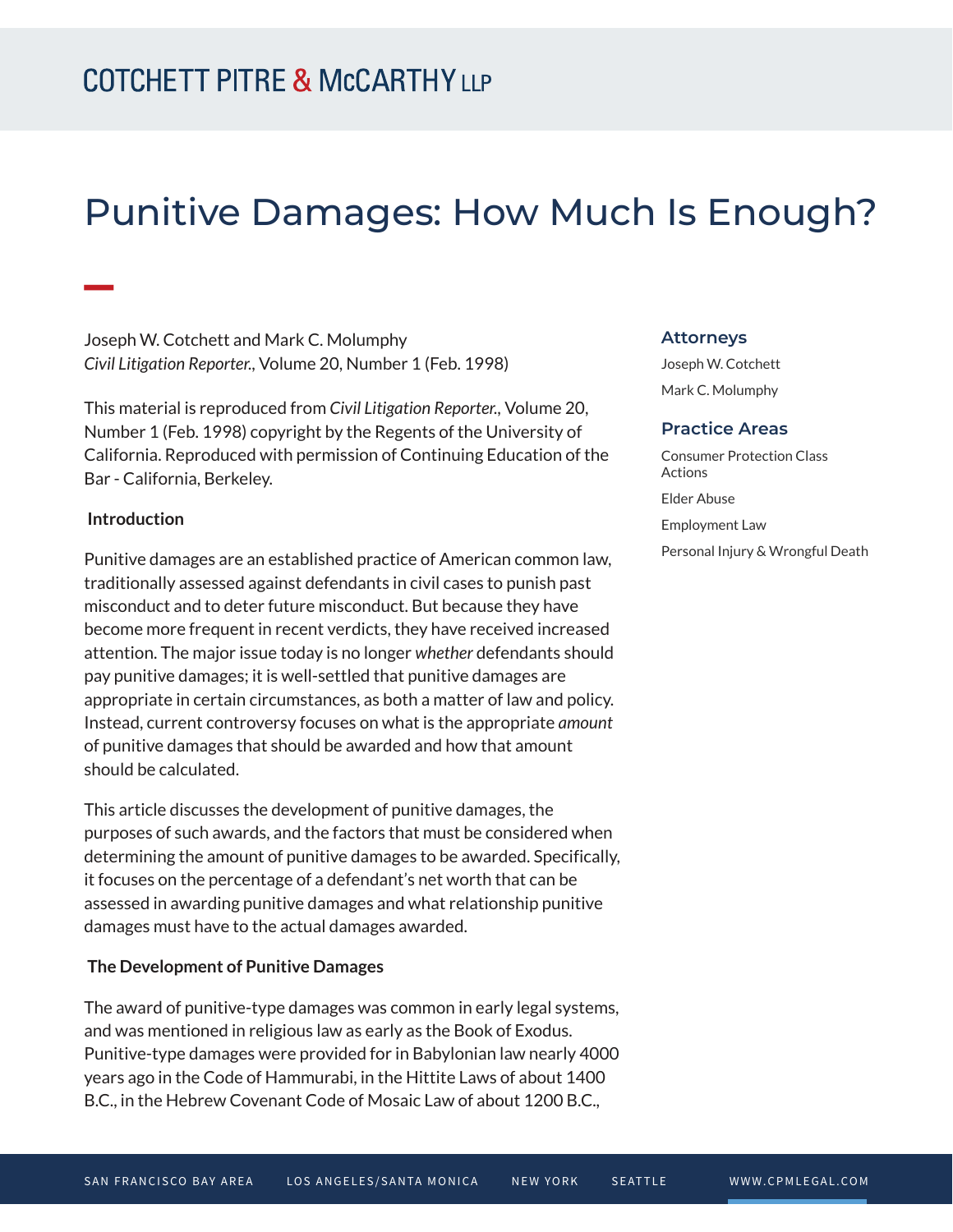### PUNITIVE DAMAGES: HOW MUCH IS ENOUGH?

**William Company** 

and in the Hindu Code of Manu of about 200 B.C. Owen, *Punitive Damages in Product Liability Litigation,* 74 Mich L Rev 1257, 1262 n17 (1976).

In *Huckle v Money* (KB 1763)95 Eng Rep 768, punitive damages were first recognized under English common law. The court in *Huckle* held that punitive awards not only compensated the plaintiff for harms such as mental suffering, wounded dignity, and injured feelings, but also served the purpose of punishing the defendant for egregious misconduct. See also *Wilkes v Wood* (KB 1763) 98 Eng Rep 489, cited in *Exemplary Damages in the Law of Torts,* 70 Harv L Rev 517, 519 (1957) (hereinafter *"Exemplary Damages"*). Soon afterwards, American courts also recognized punitive damages. In *Genay v Norris* (1784)1 SC 3, 1 Bay 6, the plaintiff was awarded punitive damages because of injuries received after drinking wine adulterated by the defendant as a practical joke. In *Day v Woodworth* (1851)54 US 363, 371, the U.S. Supreme Court said the doctrine of punitive damages had received support from "repeated judicial decisions for more than a century."

By the mid-1800s, as punitive damages increasingly became an established part of American tort law, American courts emphasized the punishment purpose of punitive damages. For example, in *Hawk v Ridgway* (1864) 33 Ill 473, 476, the court stated, "[w]here the wrong is wanton, or it is willful, the jury is authorized to give an amount of damages beyond the actual injury sustained as a punishment, and to preserve the public tranquility." Justice Scalia of the United States Supreme Court noted in a concurring opinion that, "In 1868, therefore, when the Fourteenth Amendment was adopted, punitive damages were undoubtedly an established part of American common law of torts." *Pacific Mut. Life Ins. Co. v Haslip* (1991) 499 US 1, 26, 113 L Ed 2d 1, 25, 111 S Ct 1032.

While the idea of punitive damages was embraced early in our legal system, claims for punitive damages were rarely brought before the middle of this century. Even when claimed, they were often stricken by the court before trial. When punitive damages claims were allowed to proceed, the eventual awards were minimal compared to modern standards. In the United States, the largest reported punitive damage award in the 1800s was \$4500 (the equivalent of \$72,000 in 1998 dollars). Even in this century, awards well under \$100,000 were viewed as extraordinary, and by some, exceedingly excessive. For example, in the 1930s, a punitive award of \$50,000 (worth \$412,000 in 1998) was considered astounding. Until 1955, the largest punitive damage award in California was \$75,000, and in 1979, a San Diego federal jury returned the largest punitive damages award to that day–\$14,750,000 in a securities fraud class action. *Harmsen v Smith* (9th Cir 1982) 693 F2d 932, 947.

Even after punitive damages were accepted early in American tort law, they were the subject of heated debate and skepticism regarding their remedial purpose. Concern was focused on whether damages should or could be awarded for noncompensatory reasons. Owen, *Punitive Damages in Product Liability Litigation,* 74 Mich L Rev 1257, 1263 n22 (1976). In *Fay v Parker* (1873) 53 NH 342, the court said, "[t]he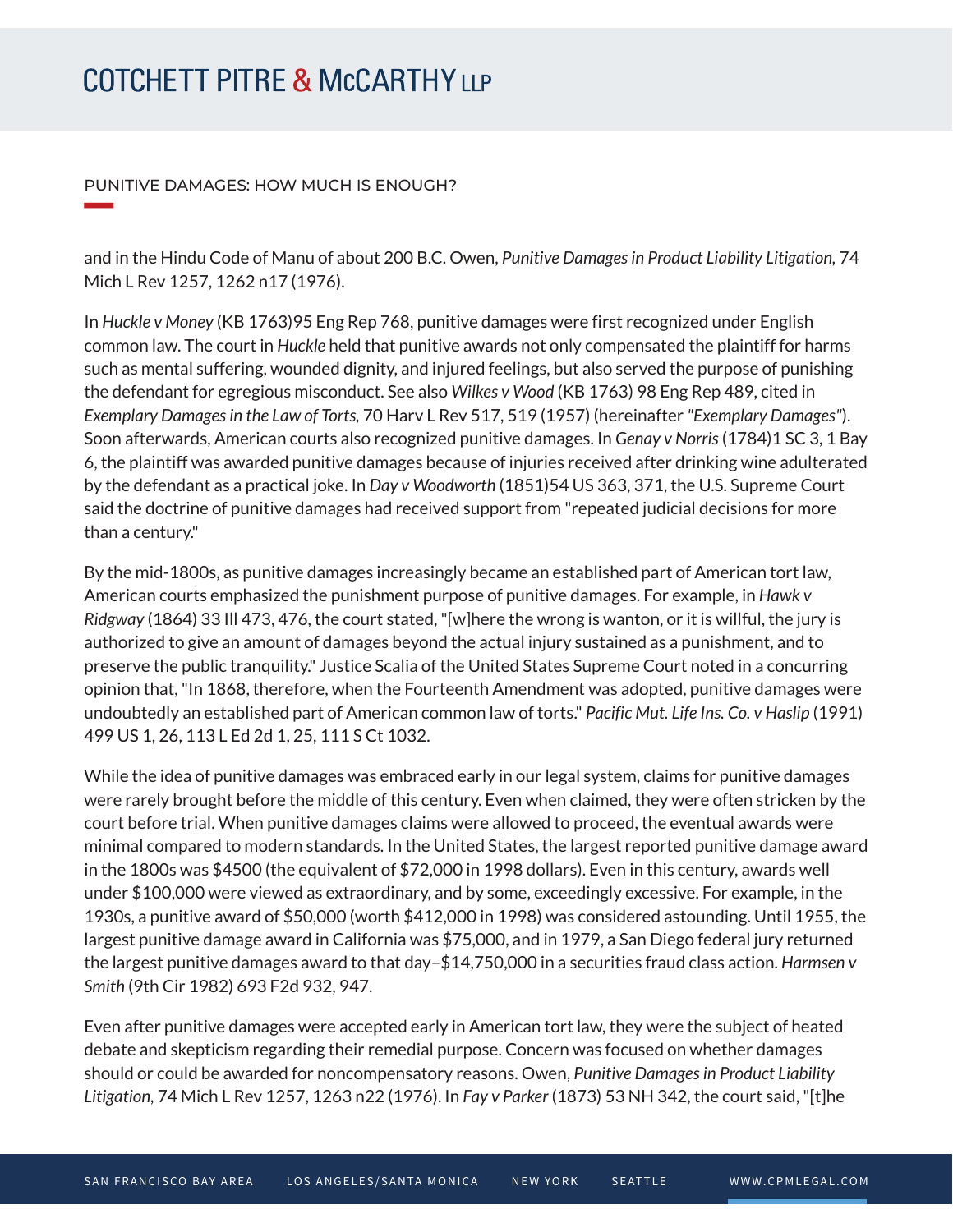### PUNITIVE DAMAGES: HOW MUCH IS ENOUGH?

idea [of punitive damages] is wrong. It is a monstrous heresy. It is an unsightly and unhealthy excrescence, deforming the symmetry of the body of the law." 53 NH at 382. By 1935, however, all states, other than Louisiana, Massachusetts, Nebraska, and Washington, had adopted some form of punitive damages remedy if the defendant's behavior was malicious, willful, wanton, oppressive, or outrageous. Owen, *supra.*

### **Purposes of Punitive Damages**

**William Company** 

Today, California courts have found that punitive damages serve the dual purposes of punishing the defendant and deterring similar conduct in the future. See, *e.g., Michelson v Hamada* (1994)29 CA4th 1566, 1593, 36 CR2d 343; *Las Palmas Assocs. v Las Palmas Center Assocs.* (1991)235 CA3d 1220, 1243, 1 CR2d 301 ("punitive damages are not awarded for the purpose of rewarding the plaintiff, but to punish the defendant"); *Kaye v Mount La Jolla Homeowners Ass'n* (1988)204 CA3d 1476, 1493, 252 CR 67; *Dyna-Med, Inc. v FEHC* (1987) 43 C3d 1379, 1387, 341 CR 67 (punitive damages "serve but one purpose–to punish and through punishment, to deter"); *Castaic Clay Mfg. Co. v Dedes* (1987)195 CA3d 444, 450, 240 CR 652; *Neal v Farmers Ins. Exch.* (1978)21 C3d 910, 928 n13, 148 CR 389. Accordingly, punitive damages should not be greater than the amount necessary to accomplish these goals. *Weeks v Baker & McKenzie* (1998)63 CA4th 1128, 1166, 74 CR2d 510; *Michelson v Hamada* (1994)29 CA4th 1566, 1593, 36 CR2d 343; *Neal v Farmers Ins. Exch.* (1978)21 C3d 910, 928 n13, 148 CR 389 ("the function of punitive damages is not served by an award which, in light of the defendant's wealth and the gravity of the particular act, exceeds the level necessary to properly punish and deter").

The deterrence justification for punitive damages is motivated by two objectives: (1) to deter the specific defendant in the case from repeating or continuing his, her, or its offensive behavior and (2) to deter, generally, other potential parties from committing similar offenses. See Restatement (Second) of Torts §908. This rationale of deterrence is especially strong in cases in which other measures of civil damages, and the unlikely prospect of criminal prosecution, are together insufficient to prevent an individual or entity from engaging in a wrongful act. Indeed, absent the fear of punitive damages, a defendant may have little incentive to discontinue the unlawful or harmful conduct.

Punitive damages are not intended to compensate the plaintiff. *Dyna-Med, Inc. v FEHC* (1987) 43 C3d 1379, 1387, 341 CR 67; *Newport v Facts Concerts, Inc.* (1981) 453 US 247, 266, 69 L Ed 2d 616, 631, 101 S Ct 2748. The reality, however, is that the plaintiff is the party who receives the punitive damage award. Originally, this was done because such awards made up for intangible harms, but with the increase in other recoverable damages, such justification is less potent. Some argue that the plaintiff should receive punitive damages because of the large amounts of time, money, and effort expended to obtain these verdicts. The goal of the law, however, is to make plaintiffs whole, not to reward them for zealous litigation. Generally, the plaintiff receives the award "because there is no one else to receive it." *Shepherd Components, Inc. v Brice Petrides-Donohue & Assocs., Inc.* (Iowa 1991) 473 NW2d 612, 619.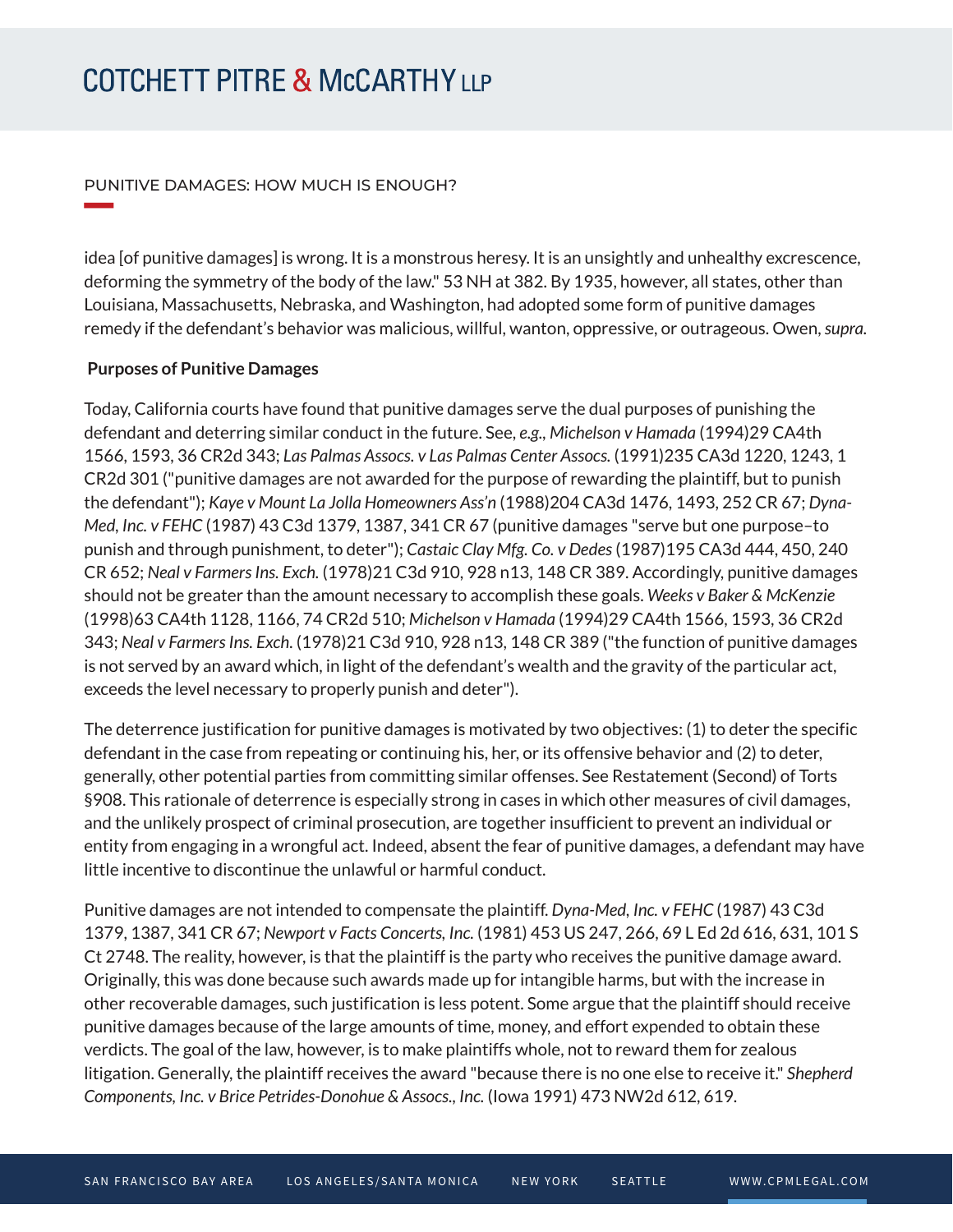### PUNITIVE DAMAGES: HOW MUCH IS ENOUGH?

Yet this raises the issue of whether some plaintiffs receive windfalls while others receive nothing. For example, in *BMW, Inc. v Gore* (Ala 1994)646 So2d 619, a man sued because the brand new car he purchased had been partially repainted to cover damage caused while it was being shipped to the dealer. The jury awarded him \$4 million in punitive damages. The Alabama Supreme Court later reduced the punitive damages to a more "constitutionally reasonable" \$2 million, noting that in a case virtually identical to plaintiff's, another had received no punitive damages. 646 So2d at 626. The U.S. Supreme Court later held that even \$2 million was "grossly excessive." *BMW, Inc. v Gore* (1996) 517 US 559, 134 L Ed 2d 809, 825, 116 S Ct 1589.

### **Determining How Much Is Enough**

Unlike compensatory damages, punitive damages are not recoverable as a matter of right. *McAllister v South Coast Air Quality Management Dist.* (1986)183 CA3d 653, 659, 228 CR 351. The amount of the punitive damages award is left to the jury's discretion (*Coats v Construction & Gen. Laborers Local No. 185* (1971)15 CA3d 908, 916, 93 CR 639), and is determined by considering the character of the defendant's misconduct, the nature and extent of the plaintiff's injury, and the wealth of the defendant.

### **Jury Instructions**

**William Company** 

To determine the amount of punitive damages to award, the Book of Approved Jury Instructions (BAJI) states that the jury should consider:

(1) The reprehensibility of the conduct of the defendant.

(2) The amount of punitive damages which will have a deterrent effect on the defendant in the light of *defendant's financial condition.*

BAJI §14.71. [Emphasis added.] In addition, a defendant can ask that the jury be instructed to consider:

(3) That the punitive damages must bear a reasonable relation to the injury, harm, or damage actually suffered by the plaintiff.

BAJI §14.71. These proposed jury instructions include both subjective and objective components. The first factor–the reprehensibility of defendant's conduct–is subjective in nature. The other two– defendant's financial condition and the relationship to actual damages–are objective measurements. The two objective components are discussed below.

### **Punitive Damages Based on Defendant's Financial Condition**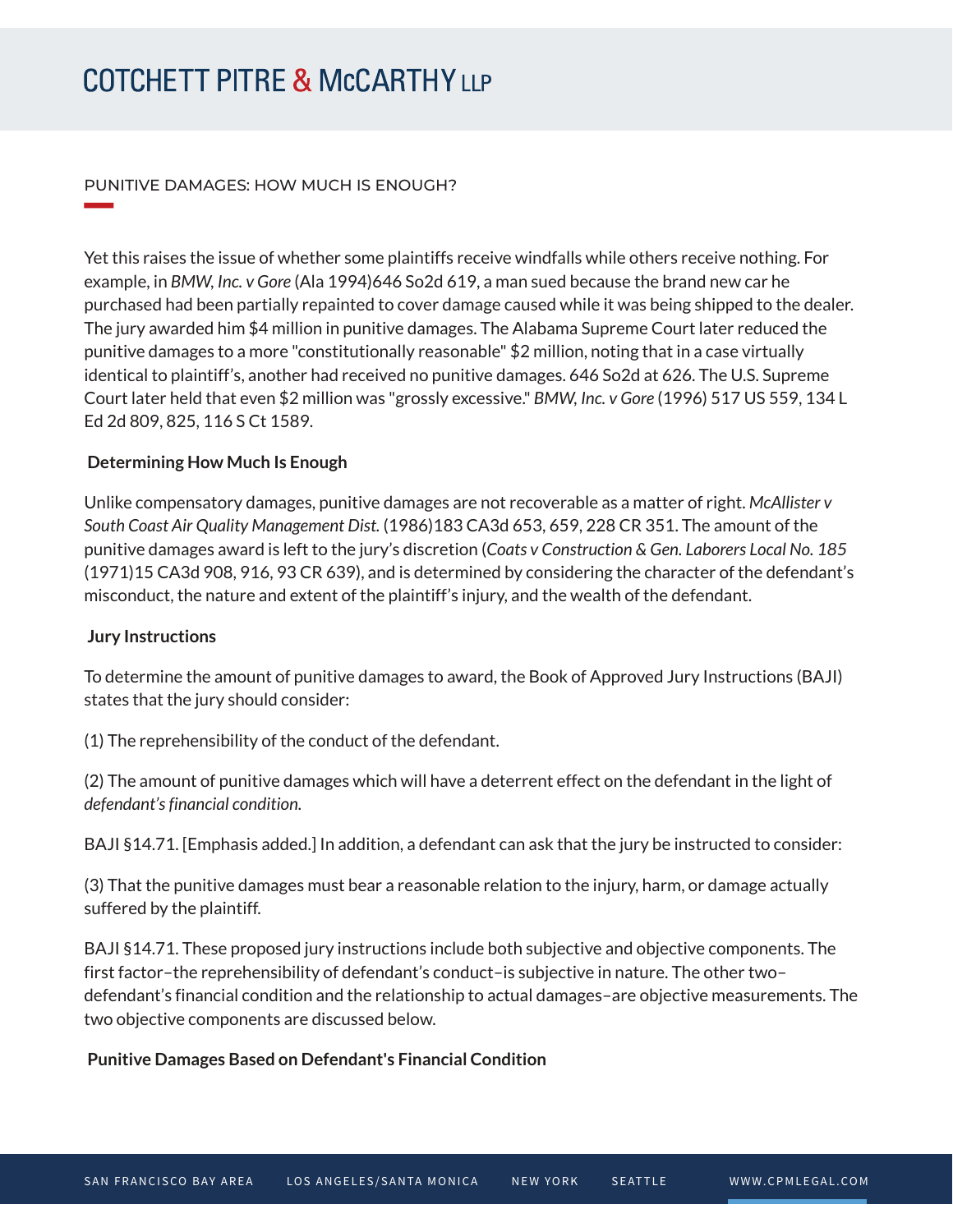### PUNITIVE DAMAGES: HOW MUCH IS ENOUGH?

**William Company** 

The defendant's wealth is an important part of the punitive damages equation. In *Las Palmas Assocs. v Las Palmas Center Assocs.* (1991)235 CA3d 1220, 1243, 1 CR2d 301, the court stated:

While in the ordinary action for damages information regarding the adversary's financial status is *inadmissible,* this is not so in an action for punitive damages. . . . The relevancy of such evidence lies in the fact that punitive damages are not awarded for the purpose of rewarding the plaintiff but to punish the defendant. Obviously, the trier of fact cannot measure the punishment without knowledge of defendant's ability to respond to a given award.

A defendant's financial condition has always been relevant to the amount of punitive damages allowed. As the California Supreme Court explained in *Adams v Murakami* (1991)54 C3d 105, 113, 284 CR 318:

After the Norman conquest in 1066, there arose in English law a system of civil sanctions known as "amercements." [citation] Because of the sometimes abusive nature of amercements, the Magna Carta prohibited those that were disproportionate to the offense or that would deprive the wrongdoer of his means of livelihood: "A freeman shall only be amerced for a small offence according to the measure of that offence. And for a great offence he shall be amerced according to the magnitude of the offence, *saving his contentment* [property necessary for a freeman to maintain his position]; And a villein [peasant], in the same way, if he fall under our mercy, shall be amerced *saving his wainnage* [necessary implements of cultivation and husbandry]."

Magna Carta (1215) ch 20. [Italics added.]

Because punitive damages are intended to punish the wrongdoer, a wealthy wrongdoer should face a higher punitive damages award than a less wealthy party. *Neal v Farmers Ins. Exch.* (1978)21 C3d 910, 928, 148 CR 389 ("the function of deterrence . . . will not be served if the wealth of the defendant allows him to absorb the award with little or no discomfort").

In recent years, several courts across the country have acted to put limits on the size of punitive awards. For example, in California, several courts have not allowed punitive damages to exceed 10 percent of the defendant's net worth. *Storage Servs. v Oosterbaan* (1989)214 CA3d 498, 515, 262 CR 689; *Michelson v Hamada* (1994) 29 CA4th 1566, 1596, 36 CR2d 343.

In a recent case, *Weeks v Baker & McKenzie, supra,* the court acknowledged the 10-percent threshold, but allowed \$225,000 in punitive damages even though it "slightly" exceeded 10 percent of the defendant's net worth of \$2 million. 63 CA4th at 1167. This amount was found permissible because there was "no evidence that payment of that sum will bankrupt him or cause him undue hardship as to render his punishment unreasonably disproportionate to his ability to pay." 63 CA4th at 1167.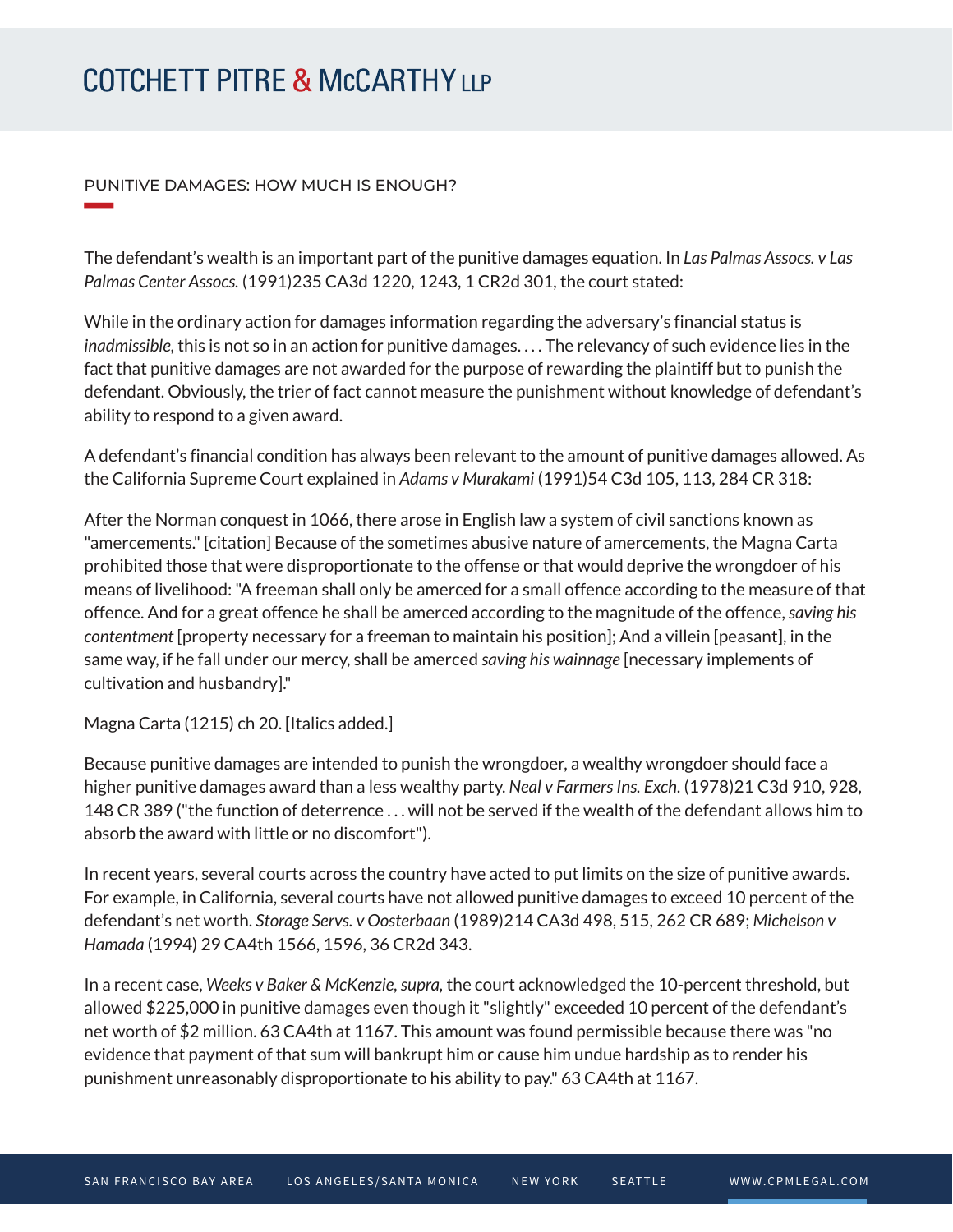### PUNITIVE DAMAGES: HOW MUCH IS ENOUGH?

While mandated percentage "limits" on a punitive damage award have drawn criticism, awards in excess of these limits have also drawn objection. Again, using California as an example, courts have generally found punitive damages greater than 15 percent of a defendant's net worth to be excessive. *Little v Stuyvesant Life Ins. Co.* (1977)67 CA3d 451, 469, 136 CR 653; see also *Michelson v Hamada* (1994)29 CA4th 1566, 1595, 36 CR2d 343 (award equal to 28 percent of defendant's net worth is excessive). Awards greater than 30 percent of a defendant's net worth are often rejected as excessive. *Merlo v Standard Life & Acc. Ins. Co.* (1976) 59 CA3d 5, 18, 130 CR 416 (punitive damages equal to 30 percent of defendant's net worth are excessive); *Zhadan v Downtown L.A. Motors* (1976)66 CA3d 481, 500, 136 CR 132 (punitive damages equal to one-third of defendant's net worth are excessive).

#### **\* \* \***

**William Company** 

If a defendant's financial condition is a key factor in determining the amount of punitive damages, is it also true that such information *must* be considered before such an award can be rendered? Before 1991, California courts routinely upheld punitive damage awards even when there was no evidence of the defendant's worth. See, *e.g., Fenlon v Brock* (1989)216 CA3d 1174, 1179, 265 CR 324; *Dumas v Stocker* (1989) 213 CA3d 1262, 1269, 262 CR 311; *Greenfield v Spectrum Inv. Corp.* (1985)174 CA3d 111, 124, 219 CR 305; *Fletcher v Western Nat'l Life Ins. Co.* (1970)10 CA3d 376, 404, 89 CR 78; *Hanley v Lund* (1963) 218 CA2d 633, 645, 32 CR 733.

In 1991, however, the California Supreme Court decided *Adams v Murakami* (1991) 54 C3d 105, 284 CR 318, holding that "[a] reviewing court cannot make a fully informed determination of whether an award of punitive damages is excessive unless the record contains evidence of the defendant's financial condition." 54 C3d at 110. Yet, even after the decision in *Adams,* courts have continued to find that evidence of "net worth" is not essential to upholding a punitive damages award. For example, in *Cummings Med. Corp. v Occupational Med. Corp.* (1992) 10 CA4th 1291, 1298, 13 CR2d 585, the court held that the punitive damage award could be based on the *profitability* of defendant's misconduct. The court noted that (10 CA4th at 1299):

[a]lthough appellate courts have sometimes used the terms "wealth," "financial condition" and "net worth" interchangeably [citations], clearly these terms are not synonymous. And, while "net worth" is probably the financial measurement most often used in setting the amount of punitive damages, no court has held that it is the *only* permissible measurement. [Emphasis in original.]

When a plaintiff alleges federal law causes of action, financial information need not be presented until after the jury determines that punitive damages should be awarded. *Barber v Rancho Mortgage & Inv. Corp.* (1994) 26 CA4th 1819, 1842 n26, 32 CR2d 906. Thus, the *Adams* rule was not applied in *Chavez v Keat* (1995) 34 CA4th 1406, 41 CR2d 72. The court explained that "the view adopted in California by *Adams* is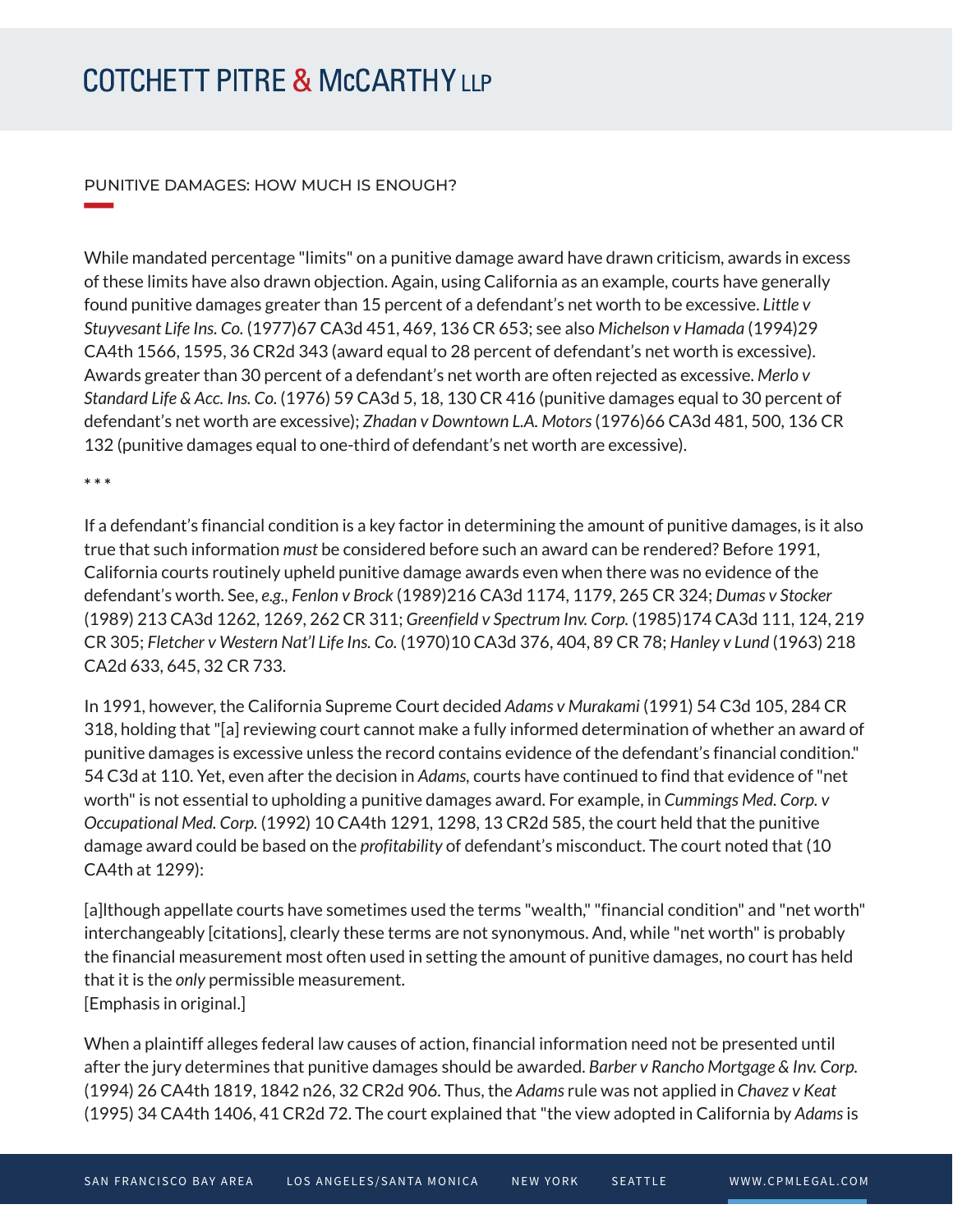### PUNITIVE DAMAGES: HOW MUCH IS ENOUGH?

not universally held," and is not applicable to federal causes of action being heard in state court because it is substantive in nature. 34 CA4th at 1410; see also *Barber v Rancho Mortgage & Inv. Corp., supra* (proof of financial condition is a matter of substantive law, so federal standards apply when plaintiff has brought federal cause of action in state court).

**\* \* \*** 

**William Company** 

The issue of what constitutes "net worth" also raises the thorny issue of what is the true financial condition of the defendant, because numbers can often be easily manipulated. *Michelson v Hamada* (1994) 29 CA4th 1566, 1592, 36 CR2d 343. In *Michelson,* the defendant produced a financial statement showing that his net worth was almost \$4,400,000 in 1988. Yet a second financial statement purportedly showed that the defendant's net worth had mysteriously declined to just over \$2,080,000 in 1989. Because of numerous inconsistencies between the financial statements, the trial court considered the 1989 financial statement "patently crooked." On appeal, the court also used the higher net worth found in the 1988 financial statement to determine what percentage of the defendant's net worth the punitive damage award should be applied against. Absent glaring errors such as those in *Michelson,* however, parties must be wary of and question estimates of net worth based on the data provided.

### **The Relationship Between Actual Damages and Punitive Damages Actually Suffered by the Plaintiff**

The other indication of whether punitive damages are reasonable is the relationship to the actual harm caused. Courts have long held that punitive damages must bear a "reasonable relationship" to actual damages. *BMW, Inc. v Gore* (1996) 517 US 559,134 L Ed 2d 809, 829, 116 S Ct 1589. There is no magic ratio, however, between the maximum permissible punitive damages and compensatory damages, and juries have wide discretion when deciding whether punitive damages should be awarded. *Wetherbee v United Ins. Co.* (1971)18 CA3d 266, 271, 95 CR 678; *Cotes v Construction & Gen. Laborers* (1971) 15 CA3d 908, 916, 98 CR 639.

In *Pacific Mut. Life Ins. Co. v Haslip* (1991) 499 US 1, 22, 113 L Ed 2d 1, 22, 111 S Ct 1032, the U.S. Supreme Court found that punitive damages of four times the amount of actual damages were "close to the line" of being excessive, yet were still constitutional. However, *Haslip* still left open the question of where the outer limit of reasonableness regarding punitive damages lies.

Some insight on this issue is provided in the Supreme Court decision in *TXO Prod. Corp. v Alliance Resources* (1993) 509 US 443, 125 L Ed 2d 366, 113 S Ct 2711, in which the Court broadened its view of what ratio between actual and punitive damages is permissible. The Court upheld a \$10-million punitive damage award that accompanied an actual damage award of only \$19,000–a ratio of 526 to 1. Quoting *Haslip,* the Court declared that, "We need not, and indeed we cannot, draw a mathematical bright line between the constitutionally acceptable and the constitutionally unacceptable that would fit every case. We can say,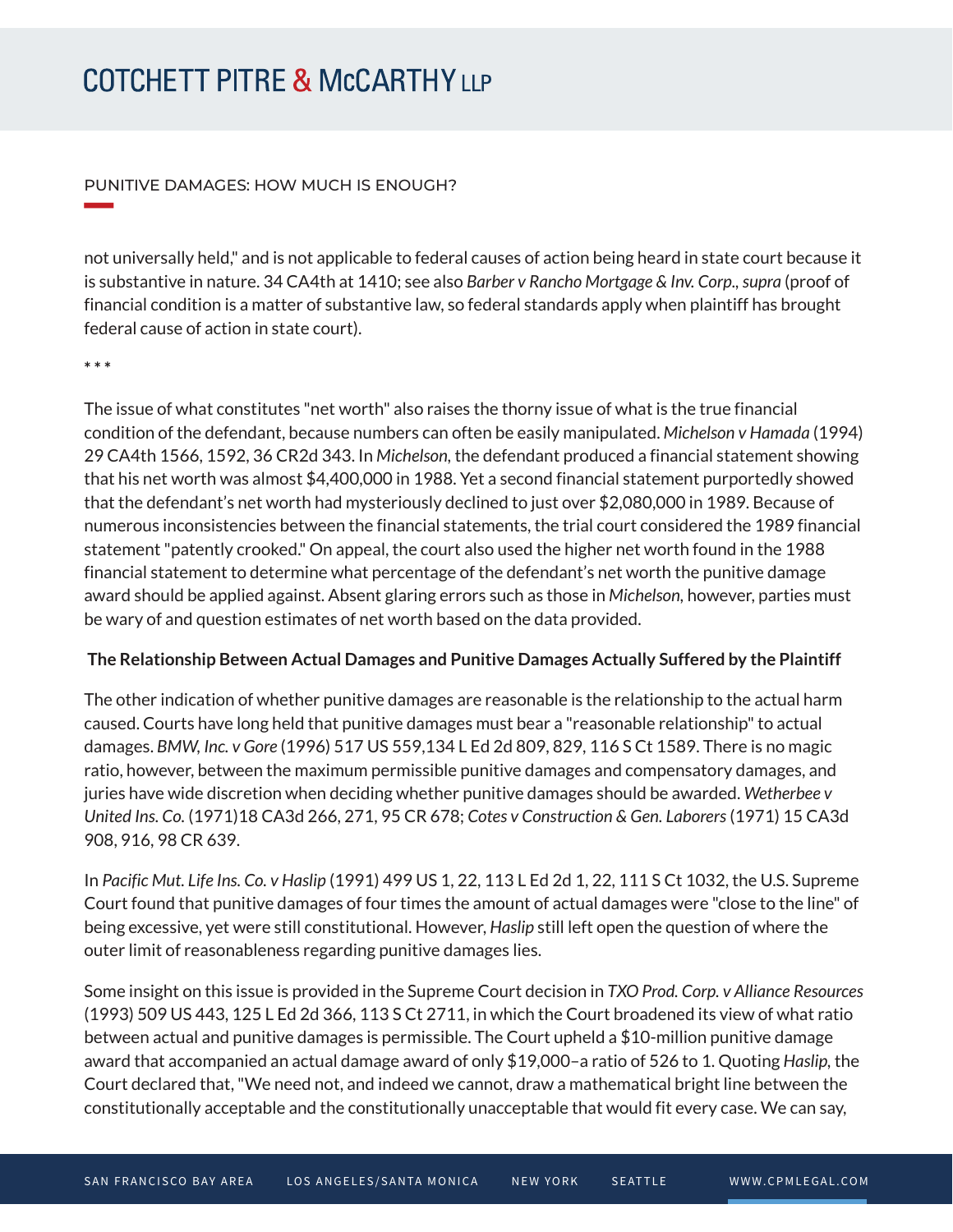### PUNITIVE DAMAGES: HOW MUCH IS ENOUGH?

**William Company** 

however, that [a] general concer[n] of reasonableness . . . properly enter[s] into the constitutional calculus. " 509 US at 458, 125 L Ed 2d at 379.

In arriving at its decision in *TXO,* the Court focused on "whether there is a reasonable relationship between the punitive damages award and *the harm likely to result* from the defendant's conduct as well as the harm that actually has occurred." 509 US at 460, 125 L Ed 2d at 380. [Emphasis in original.] The Court concluded that the high punitive damage award was reasonable because TXO's actions could have caused millions of dollars of damages to other victims. 509 US at 460, 125 L Ed 2d at 380.

More recently, the Supreme Court decided *BMW, Inc. v Gore* (1996) 517 US 559, 134 L Ed 2d 809, 116 S Ct 1589. In that case, Dr. Gore bought a new BMW automobile for just over \$40,000. Nine months later, a car detailer noticed that parts of the car had been repainted. At the time, BMW had a policy that it would not sell as "new" any car with predelivery damage that totals more than 3 percent of the car's suggested retail price. The cost to repaint the BMW at issue was about \$600, which was only about 1.5 percent of the suggested retail price. Thus, the repainting was not disclosed when Dr. Gore bought the car.

Dr. Gore sued BMW, claiming that BMW's failure to disclose that the car had been repainted constituted the suppression of a material fact. He claimed that his actual damages were \$4000, based on the testimony of a former BMW dealer who said a repainted BMW was worth about 10 percent less than a car without the repairs. Dr. Gore also asked for \$4 million in punitive damages. He arrived at this figure by multiplying the \$4000 in actual damages he suffered by 1000, the approximate number of "new" cars BMW sold with undisclosed repairs.

The jury awarded Dr. Gore exactly what he requested–\$4000 in compensatory damages and \$4 million in punitive damages. On appeal, the Alabama Supreme Court held that the *amount* of the punitive damages award was not excessive, but that the method of calculating it was impermissible. It held that the jury improperly calculated punitive damages by multiplying Dr. Gore's damages by the number of similar sales in other jurisdictions. Although Dr. Gore argued that the large punitive damages award was necessary to force BMW to change its practices, "by attempting to alter BMW's nationwide policy, Alabama would be infringing on the policy choices of other States." 134 L Ed 2d at 824. The Alabama Supreme Court reduced the punitive damages to \$2 million, although it did not explain why this amount was constitutionally reasonable while the \$4 million award was not. *BMW, Inc. v Gore* (Ala 1994) 646 So2d 619, 629.

The \$2 million punitive damage award represented a 500 to 1 ratio between the punitive and actual damages. On appeal, the Supreme Court called this ratio "breathtaking" and "grossly excessive" on due process grounds, and remanded the case for further proceedings consistent with its opinion. While the Supreme Court has repeatedly found that there is no "bright line" ratio where punitive damages become excessive, it has not shed much light on what the outer limits of reasonableness would be. We know from *Haslip* that punitive damages totaling four times the actual damages is clearly permissible, and *TXO*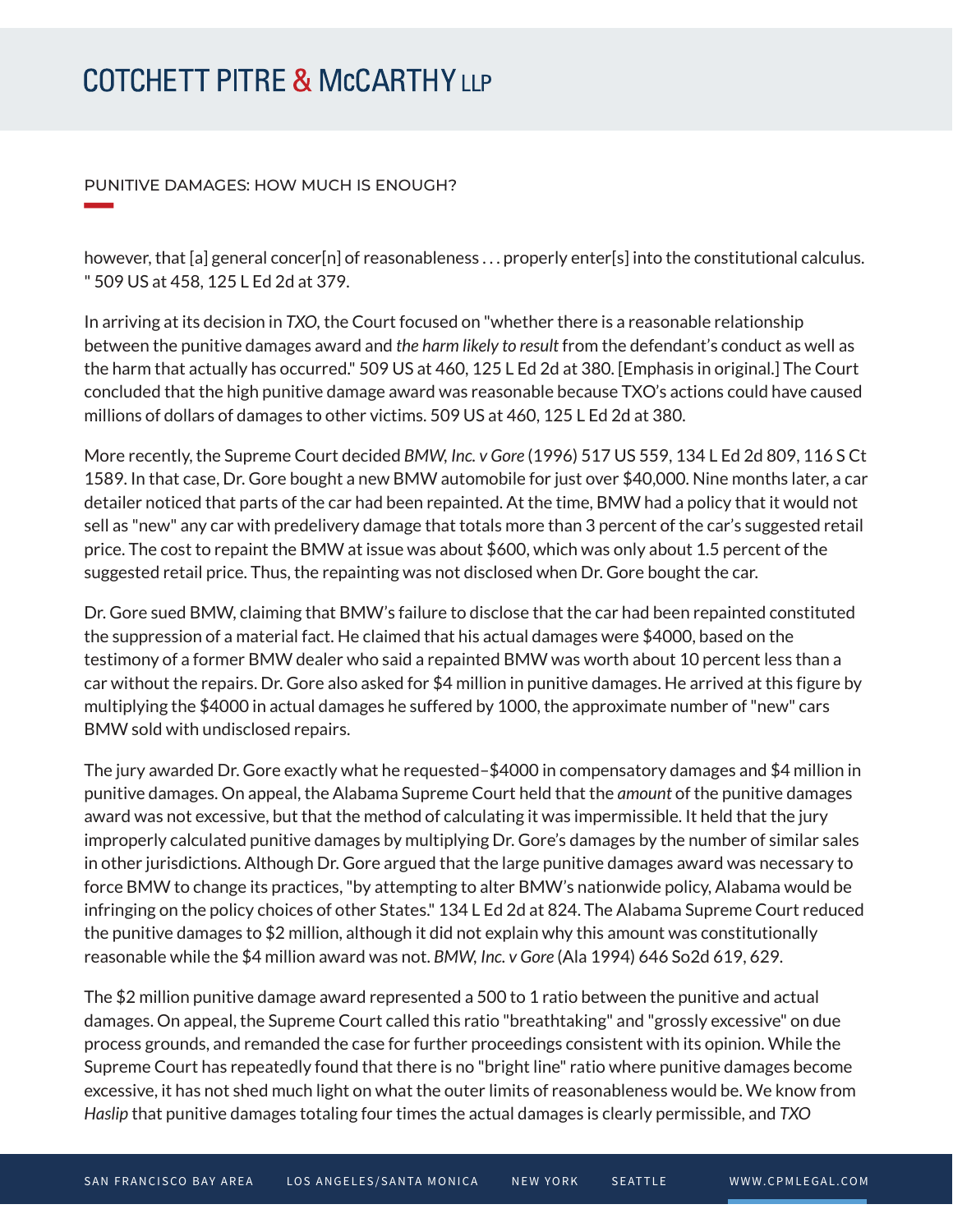### PUNITIVE DAMAGES: HOW MUCH IS ENOUGH?

extended the line to a ratio of almost ten to one. *BMW,* however, held that a ratio of 500 to 1 is unconstitutional.

Some guidance regarding this vast gray area is provided by the California courts. In *Neal v Farmers Ins. Exch.* (1978) 21 C3d 910, 929, 148 CR 389, the California Supreme Court upheld punitive damages that were 74 times the amount of compensatory damages (\$10,000 in compensatory damages and \$740,000 in punitive damages). Most recently, a California appellate court reaffirmed that a ratio of 70 is permissible. *Weeks v Baker & McKenzie* (1998)63 CA4th 1128, 1166, 74 CR2d 510.

California courts, however, will disallow punitive damages, even with a ratio less than one times the actual damages, when the punitive damages would equal a large percentage of the defendant's net worth. For example, in *Storage Servs. v Oosterbaan* (1989) 214 CA3d498, 262 CR 689, the actual damages totaled \$1,044,250. Punitive damages of \$75,000 were assessed against one of the defendants that equaled just over 7 percent of the actual damages awarded. Yet, the court held that the punitive damages were "excessive" because the defendant's net worth was only \$150,000 to \$200,000. 214 CA3d at 514.

**\* \* \*** 

**William Company** 

Another twist to the analysis is the doctrine that there should be an award of actual damages to support an award of punitive damages. As stated by the California Supreme Court, "actual damages must be found as a predicate for exemplary damages." *Mother Cobb's Chicken T., Inc. v Fox* (1937)10 C2d 203, 205, 73 P2d 1185. See also *Cheung v Daley* (1995)35 CA4th 1673, 1677, 42 CR2d 164; *Kizer v County of San Mateo* (1991) 53 C3d 139, 147, 279 CR 318. In *Clark v McClurg* (1932) 215 C 279, 9 P2d 505, however, an award of \$5000 in punitive damages was upheld when the jury *left blank* the space for actual damages.

In *Cheung,* defendant was accused of fraudulently transferring real property to evade satisfaction of a nuisance judgment against him. The jury found that plaintiff was entitled to compensatory damages in the amount of \$0. The jury further found that by making the fraudulent transfers, defendant had acted with fraud, oppression, or malice, and awarded punitive damages. On appeal, the court concluded that "the rule of *Mother Cobb's Chicken --* that an award of exemplary damages must be accompanied by an award of compensatory damages–is still sound. That rule cannot be deemed satisfied where the jury has made an express determination not to award compensatory damages." 35 CA4th at 1677.

### **Conclusion**

The appropriate measure of punitive damages is a subject that will be closely watched in the next decade. With the clamor for reform of punitive damages, legislatures are being inundated with lobbyists peddling bills to reduce or eliminate these damages. Courts are likewise being pulled by arguments of due process, unlawful takings, and excessive fines under the various clauses of both the federal and state constitutions.